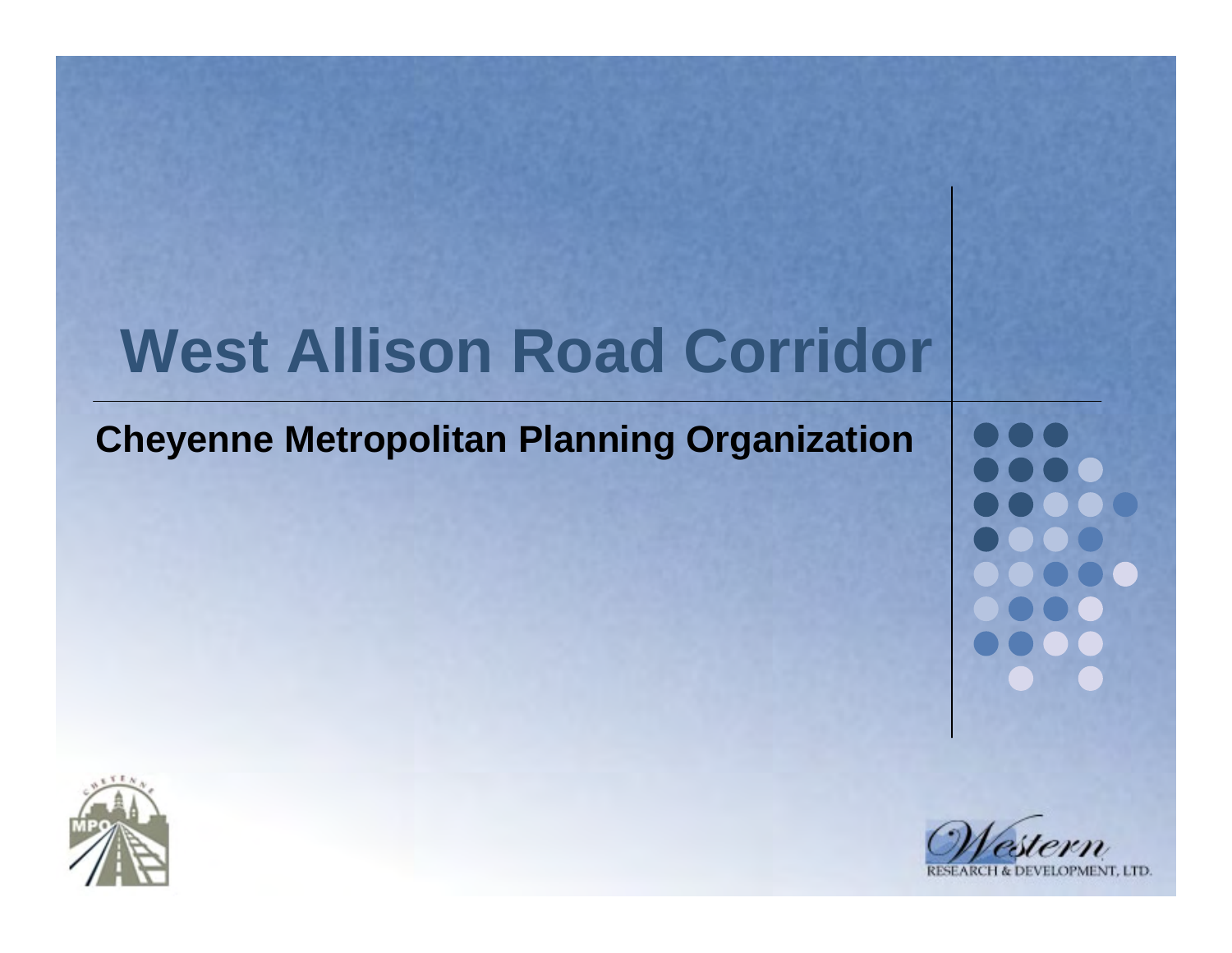



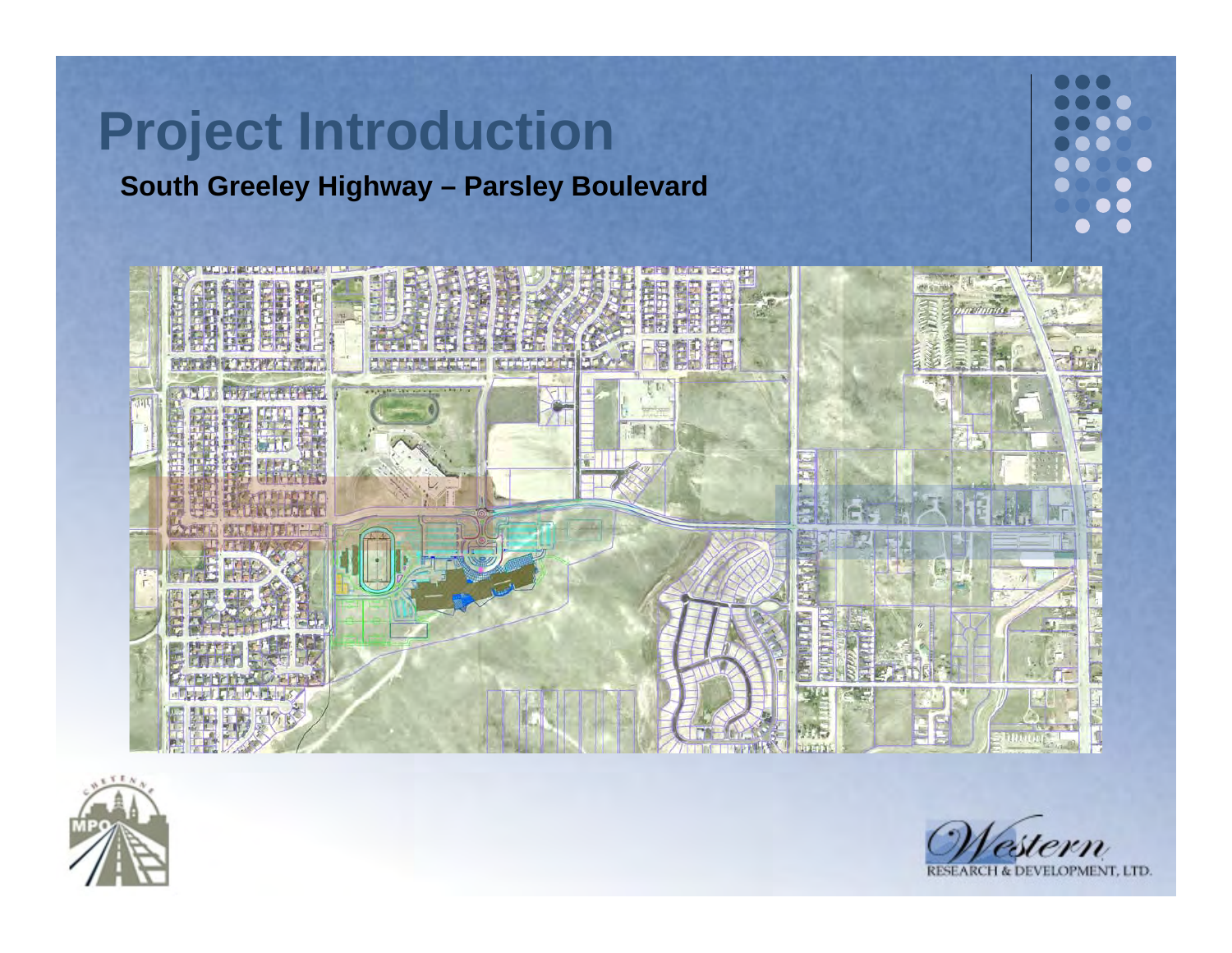



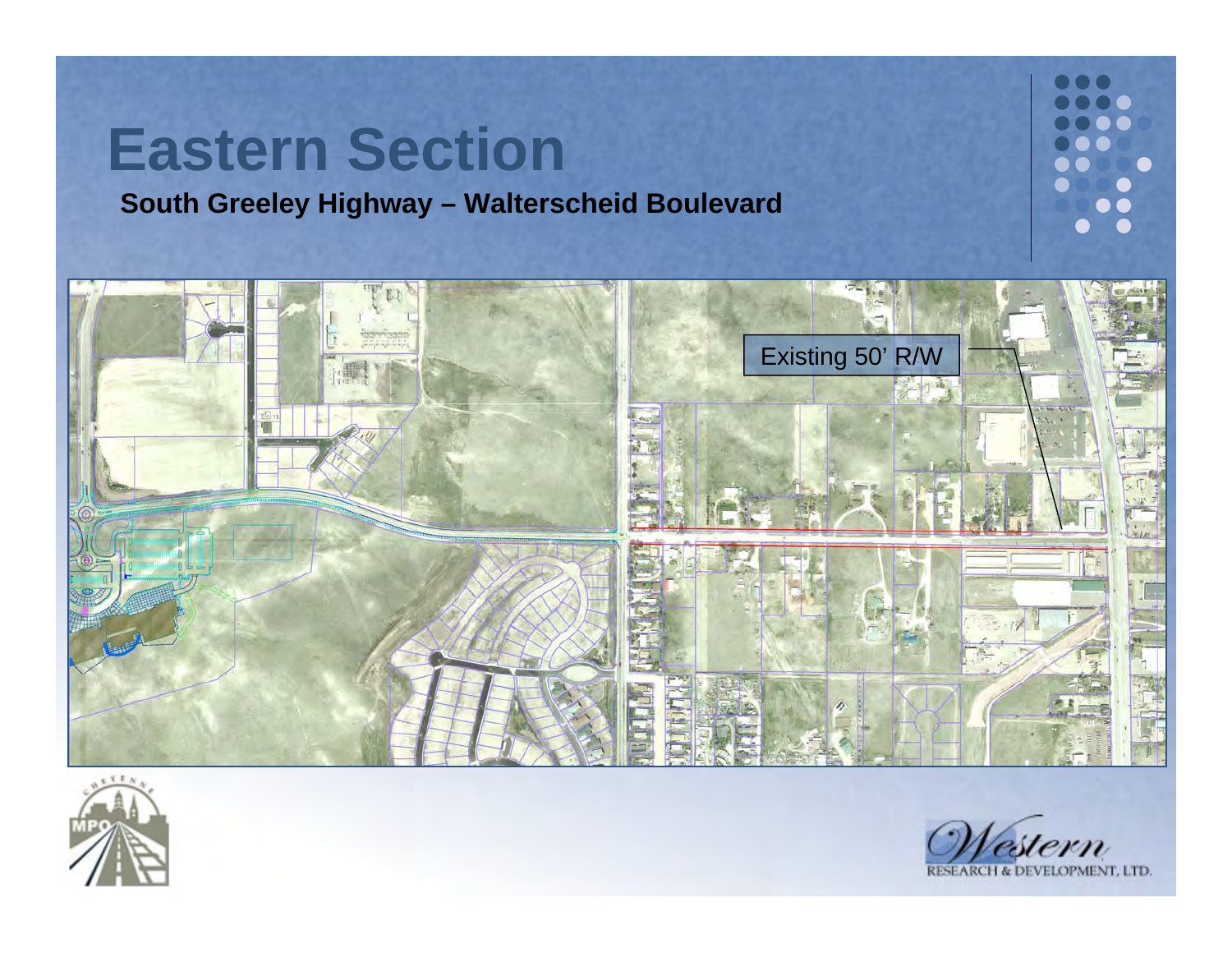



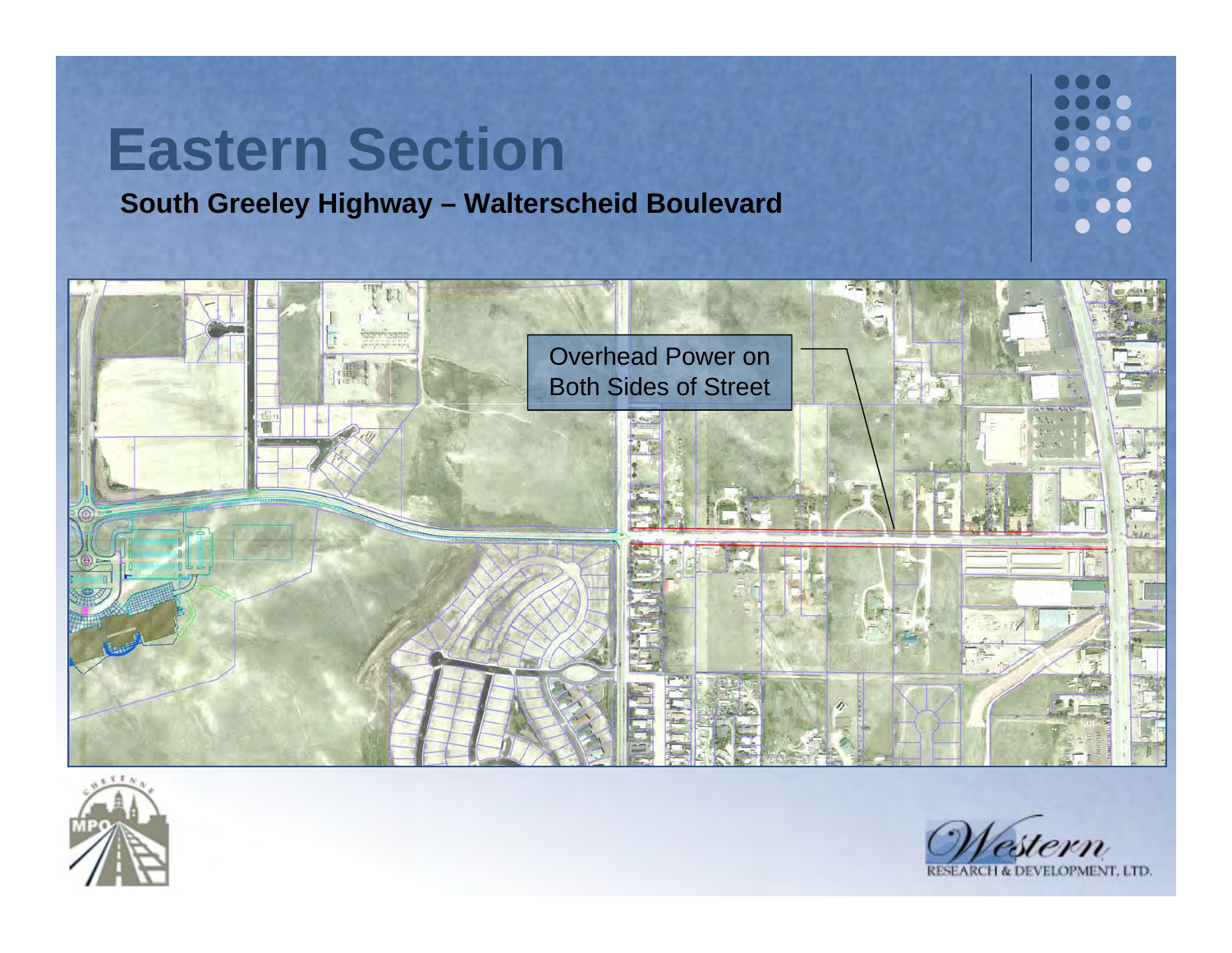



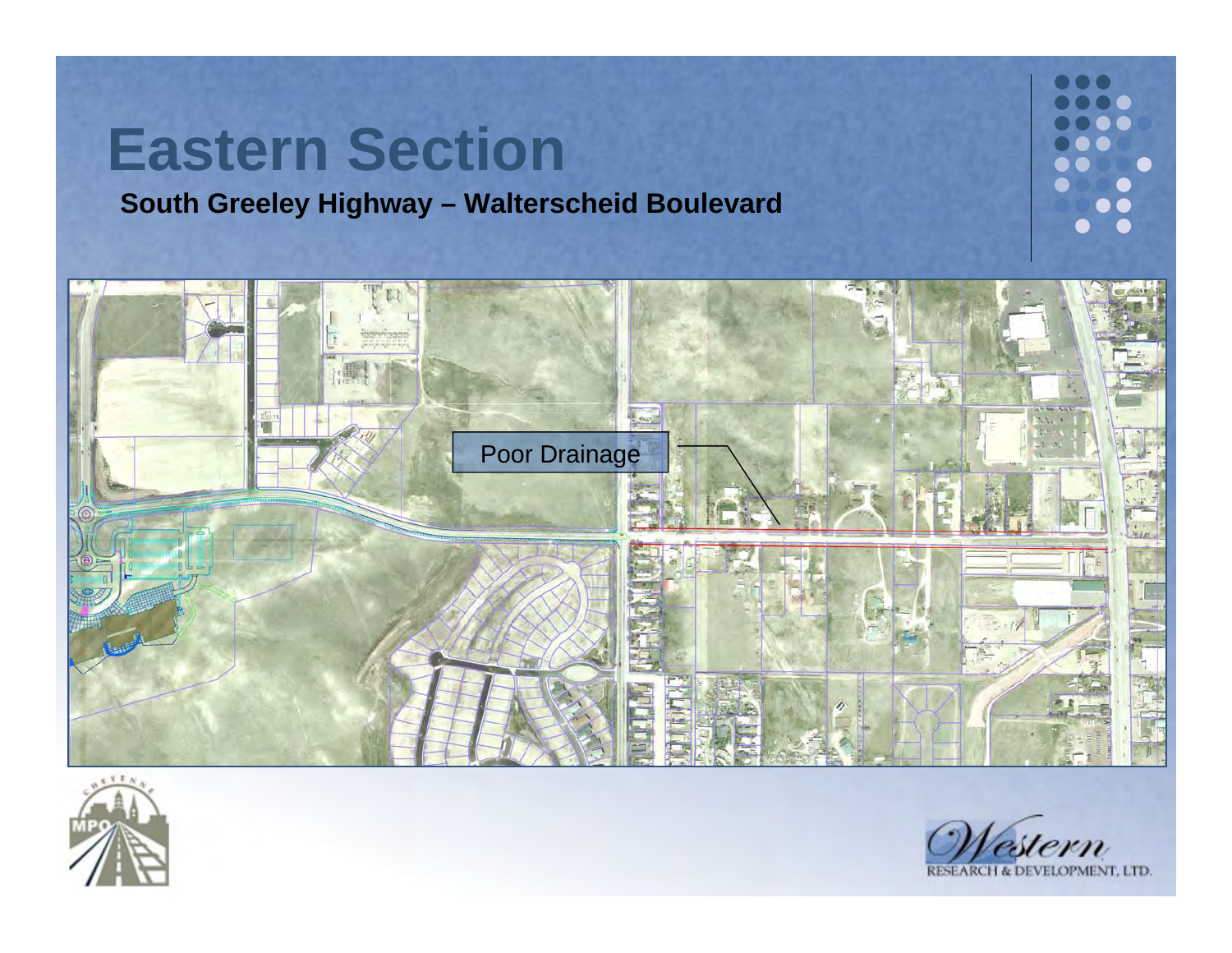



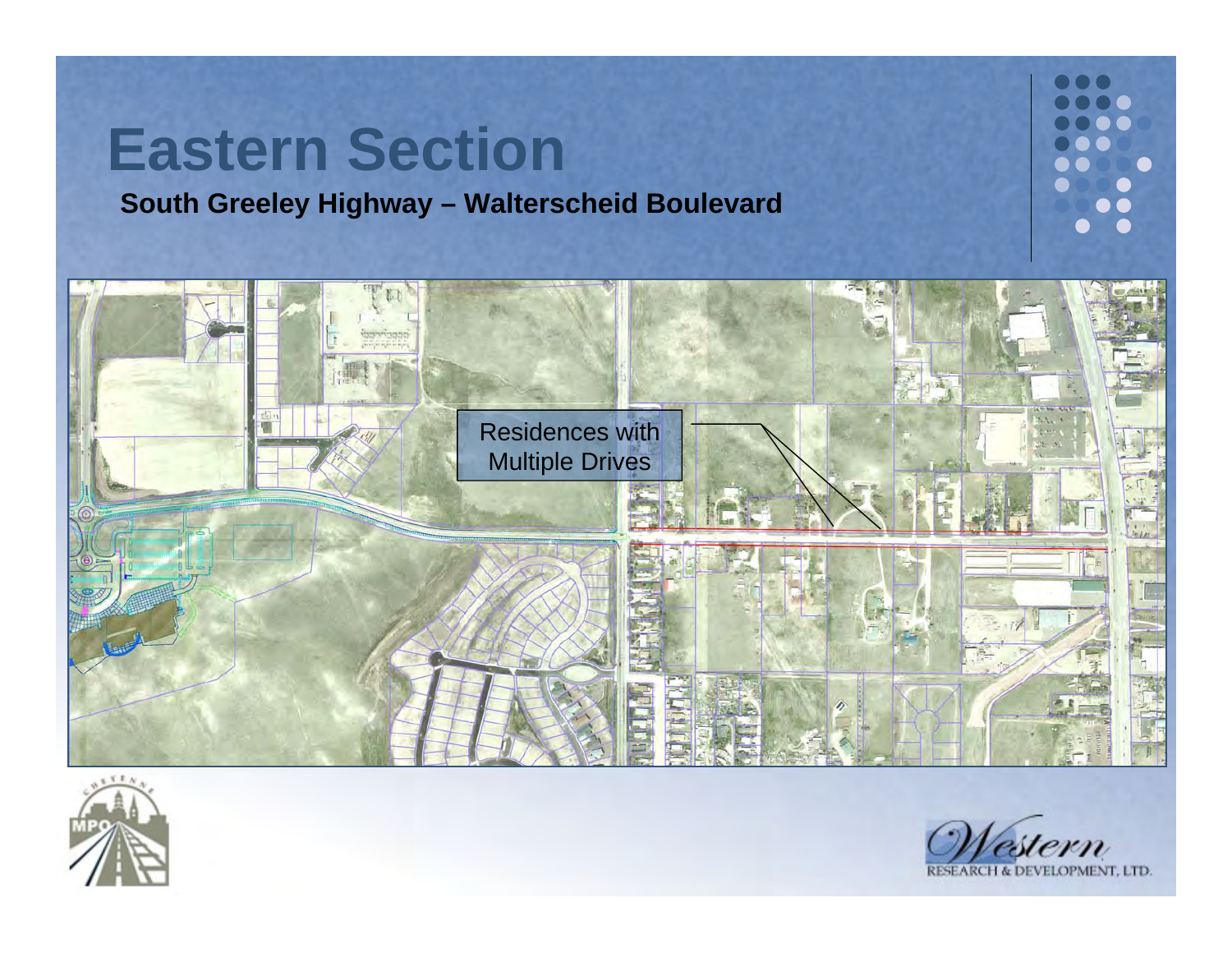



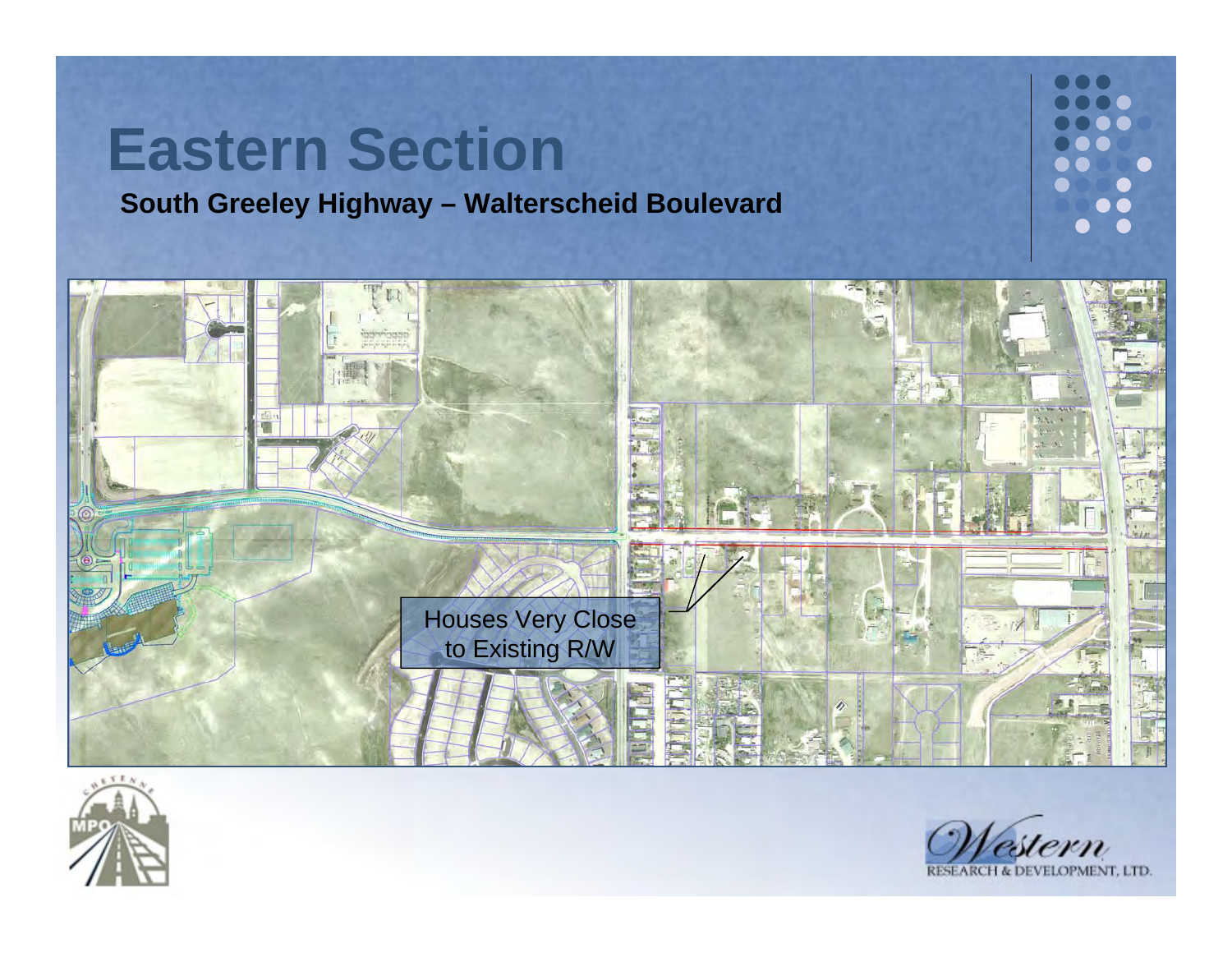



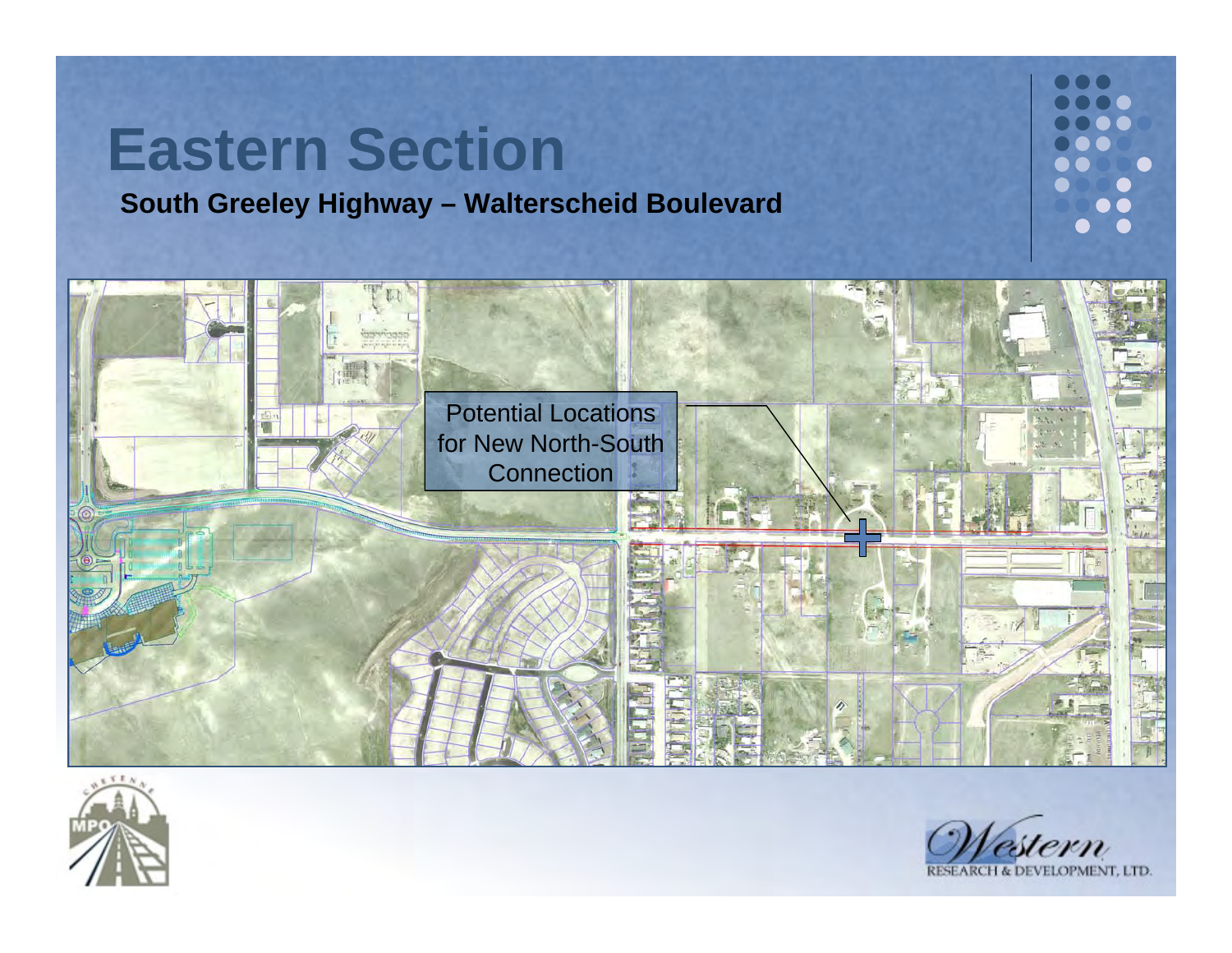**Snyder Avenue – Parsley Boulevard**



てまん

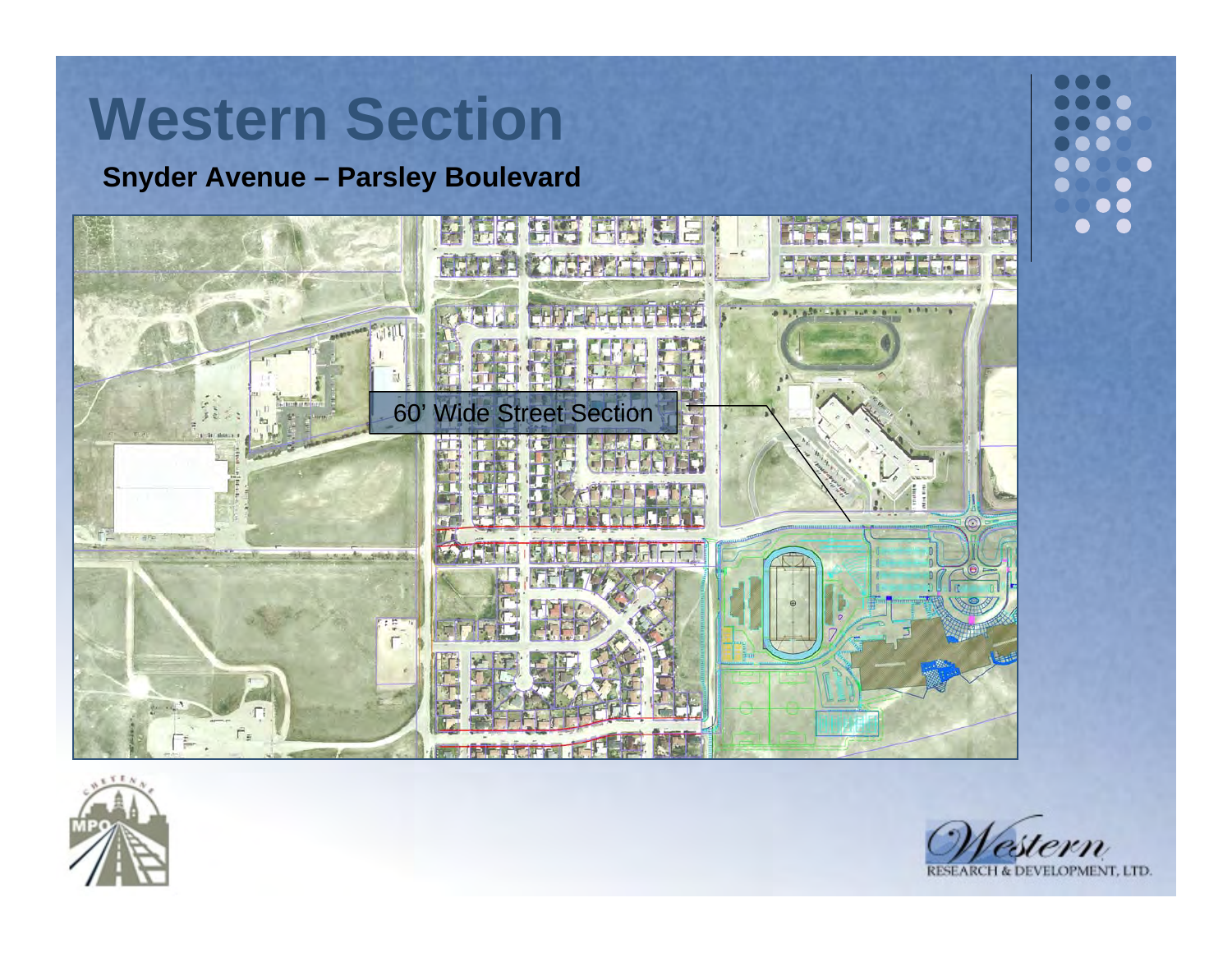**Snyder Avenue – Parsley Boulevard**



**TEN** 

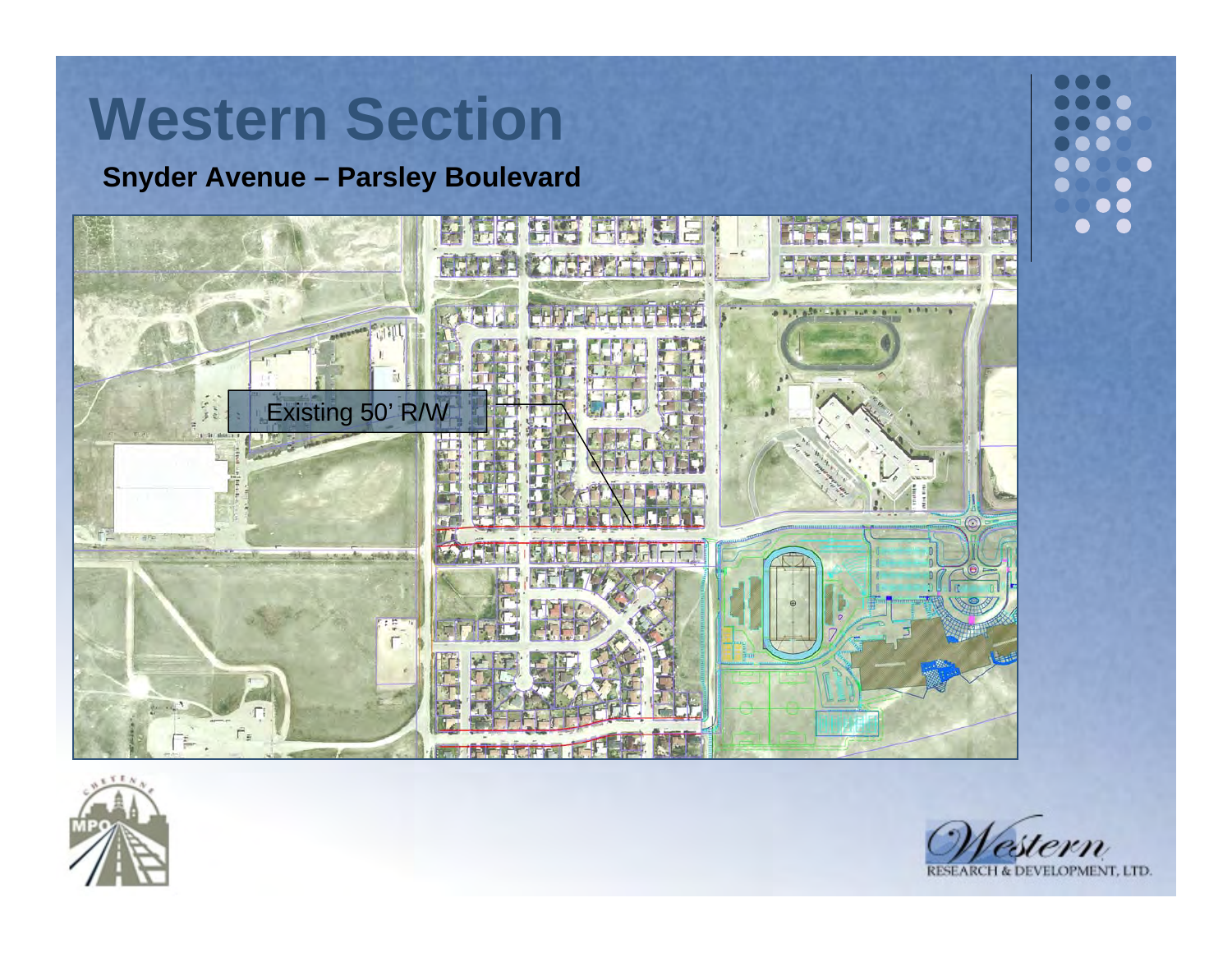**Snyder Avenue – Parsley Boulevard**



**TEA** 

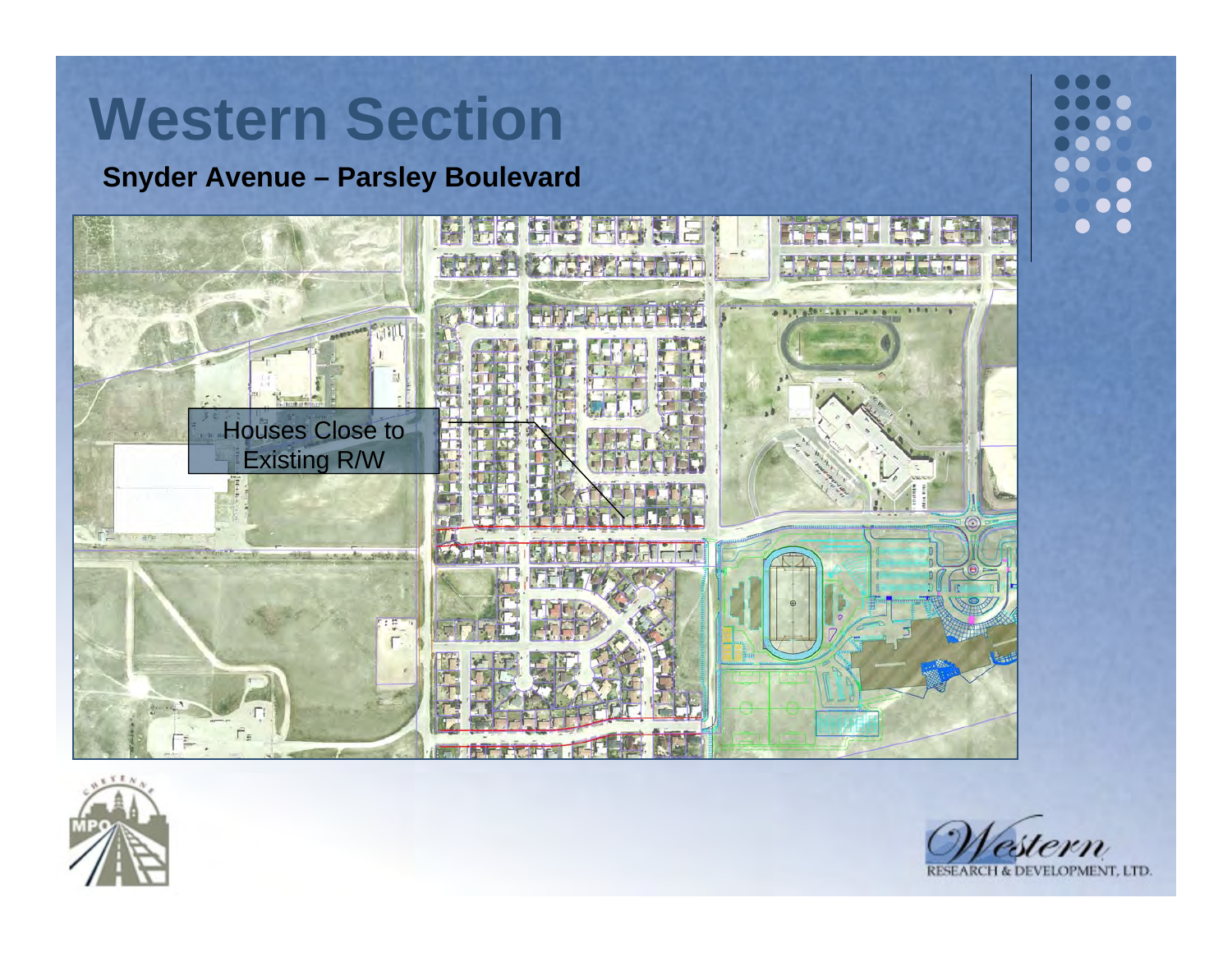



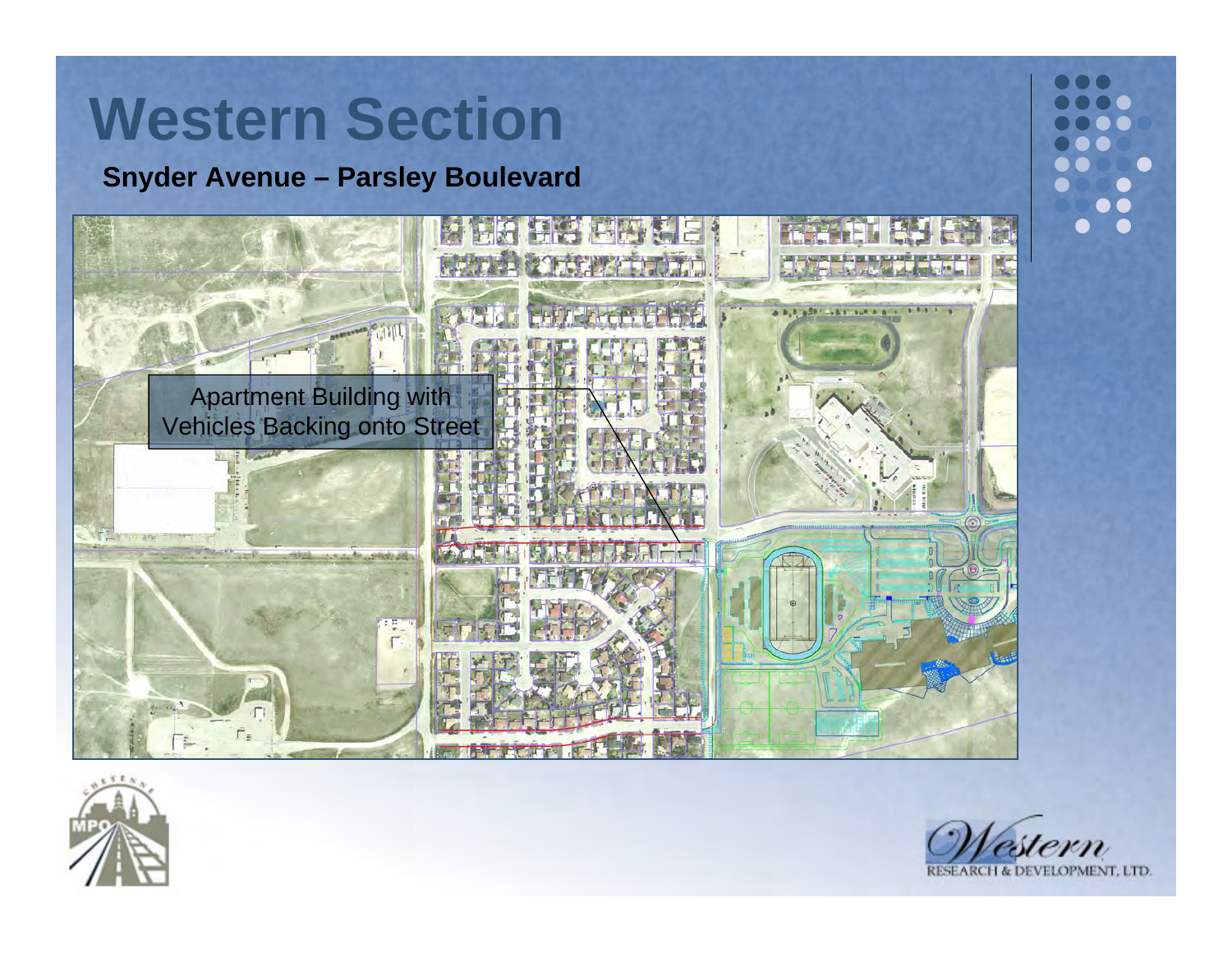



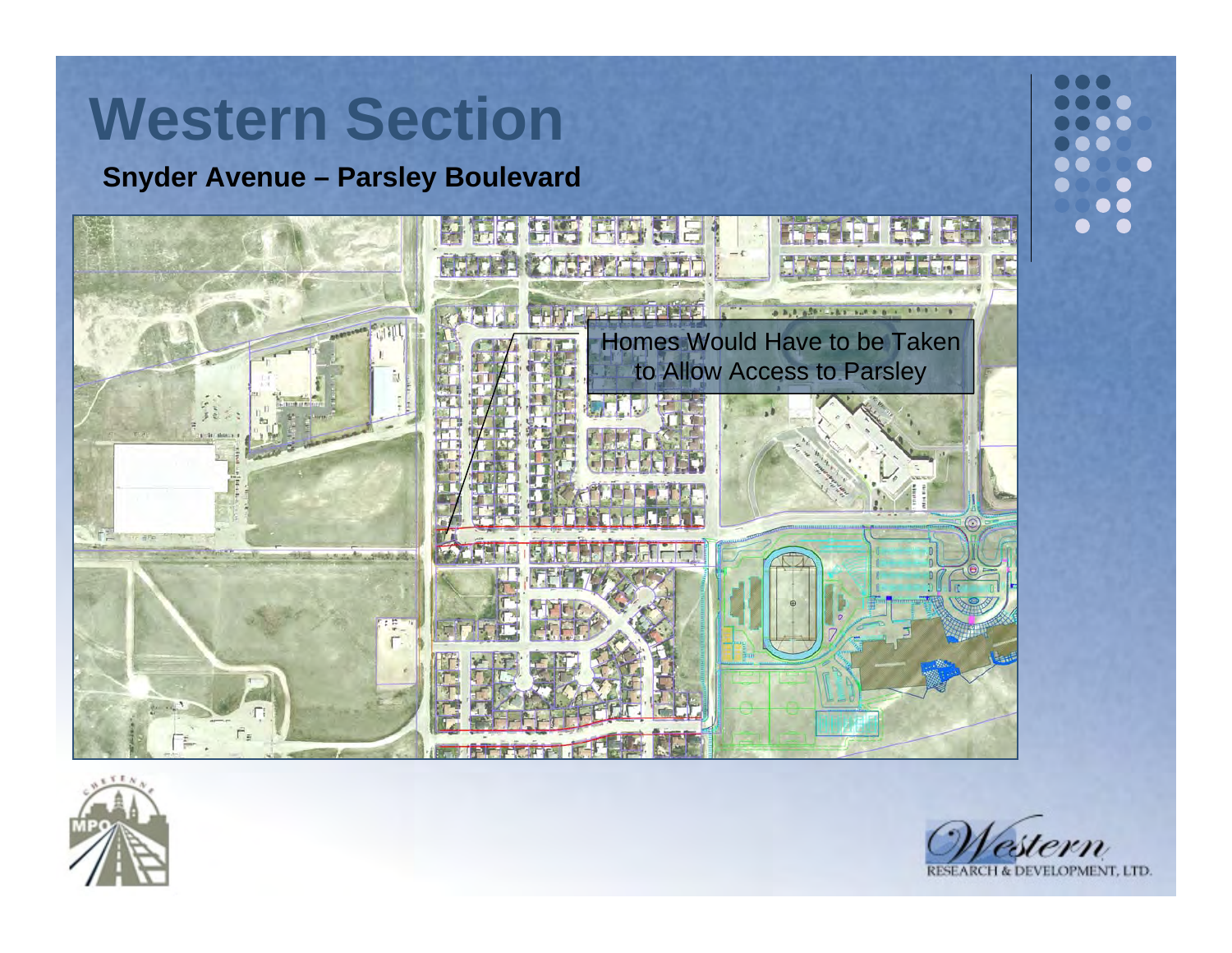



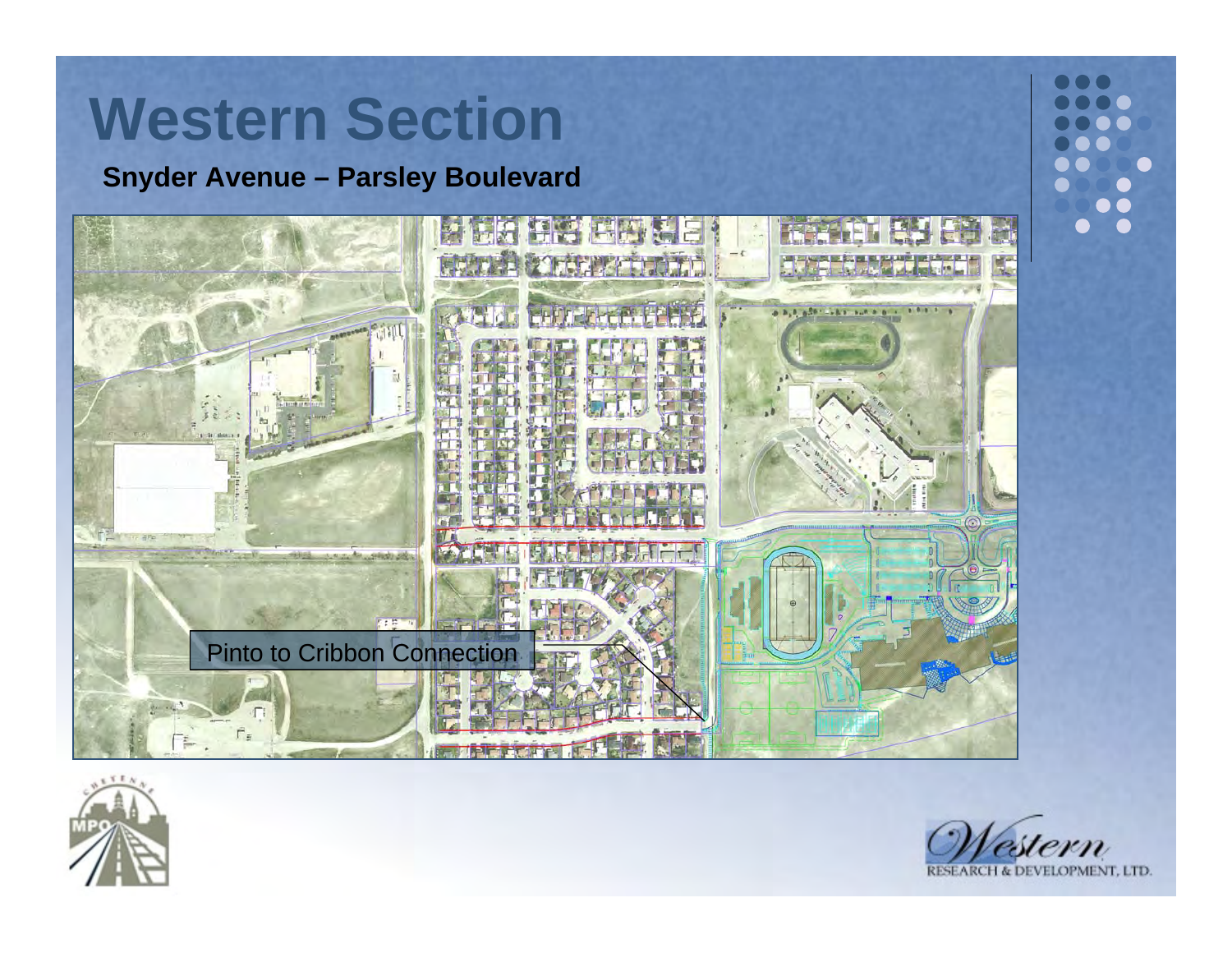**Snyder Avenue – Parsley Boulevard**



**TEA** 

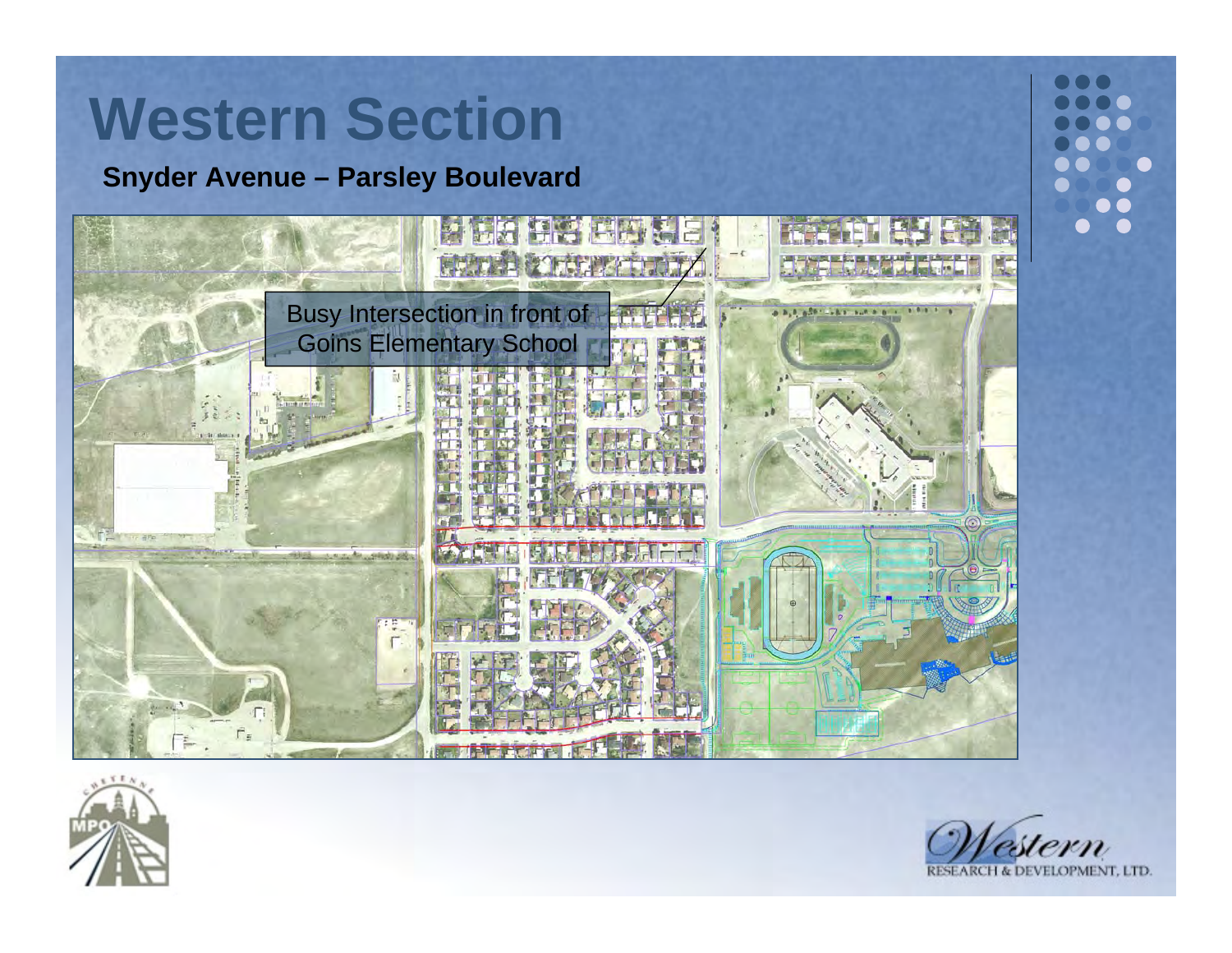